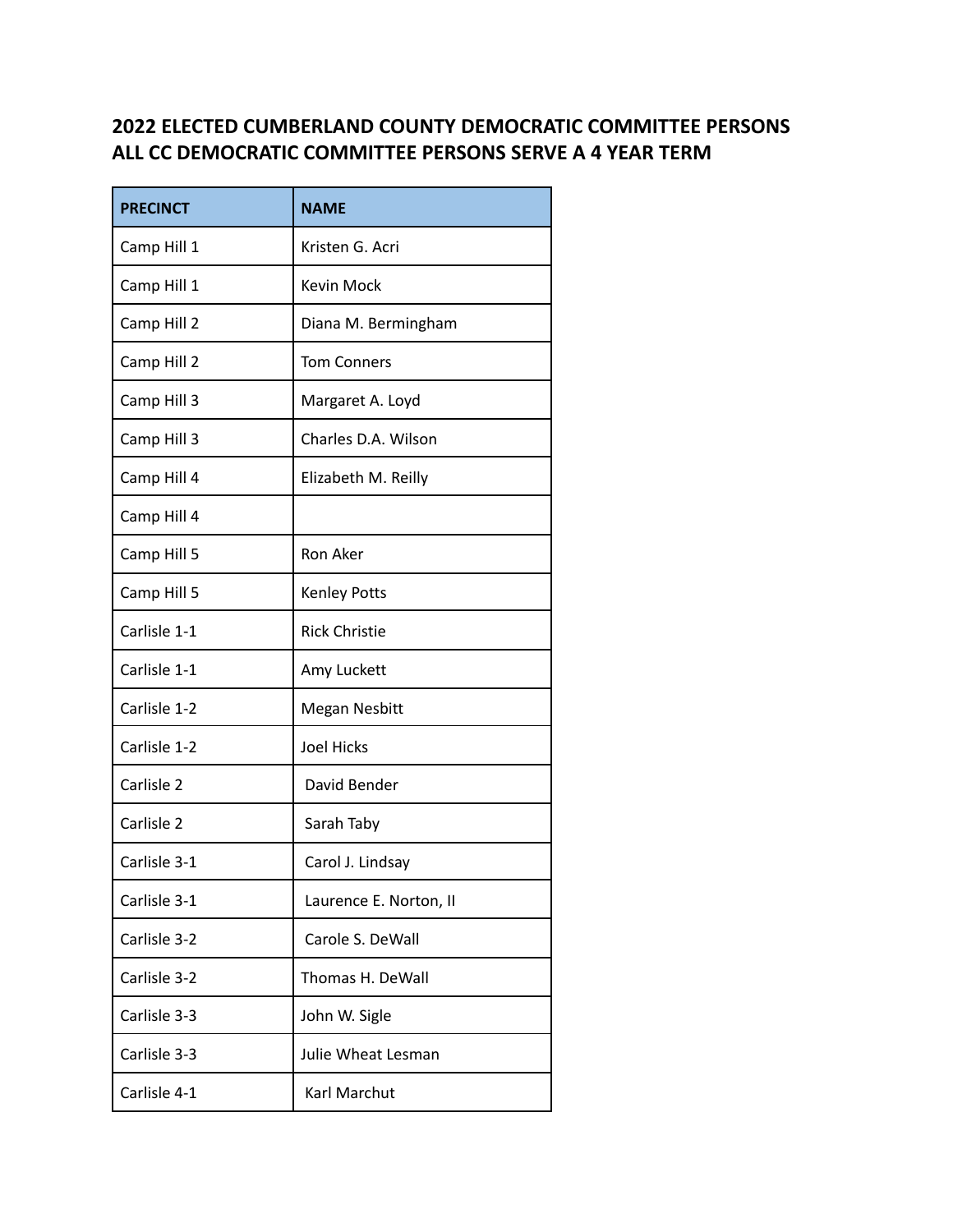| <b>Precinct/District</b> | <b>Name</b>           |
|--------------------------|-----------------------|
| Carlisle 4-1             | Kendra Dee Peterson   |
| Carlisle 4-2             | Barrie Ann George     |
| Carlisle 4-2             | Douglas J. Henschel   |
| Carlisle 5               | <b>Molly Shane</b>    |
| Carlisle 5               | Natalie Steffy        |
| Cooke                    |                       |
| Cooke                    |                       |
| Dickinson North          |                       |
| Dickinson North          |                       |
| <b>Dickinson South</b>   | William J. Bechtel    |
| Dickinson South          |                       |
| East Penn 1              | Stephanie Andrejack   |
| East Penn 1              | <b>Gerald Bennett</b> |
| East Penn 2              | Jim Hertzler          |
| East Penn 2              |                       |
| East Penn 3              |                       |
| East Penn 3              |                       |
| East Penn 4              | George DeMartyn       |
| East Penn 4              |                       |
| East Penn 5              |                       |
| East Penn 5              |                       |
| East Penn 6              |                       |
| East Penn 6              |                       |
| East Penn 7              | Matthew F. Franchak   |
| East Penn 7              |                       |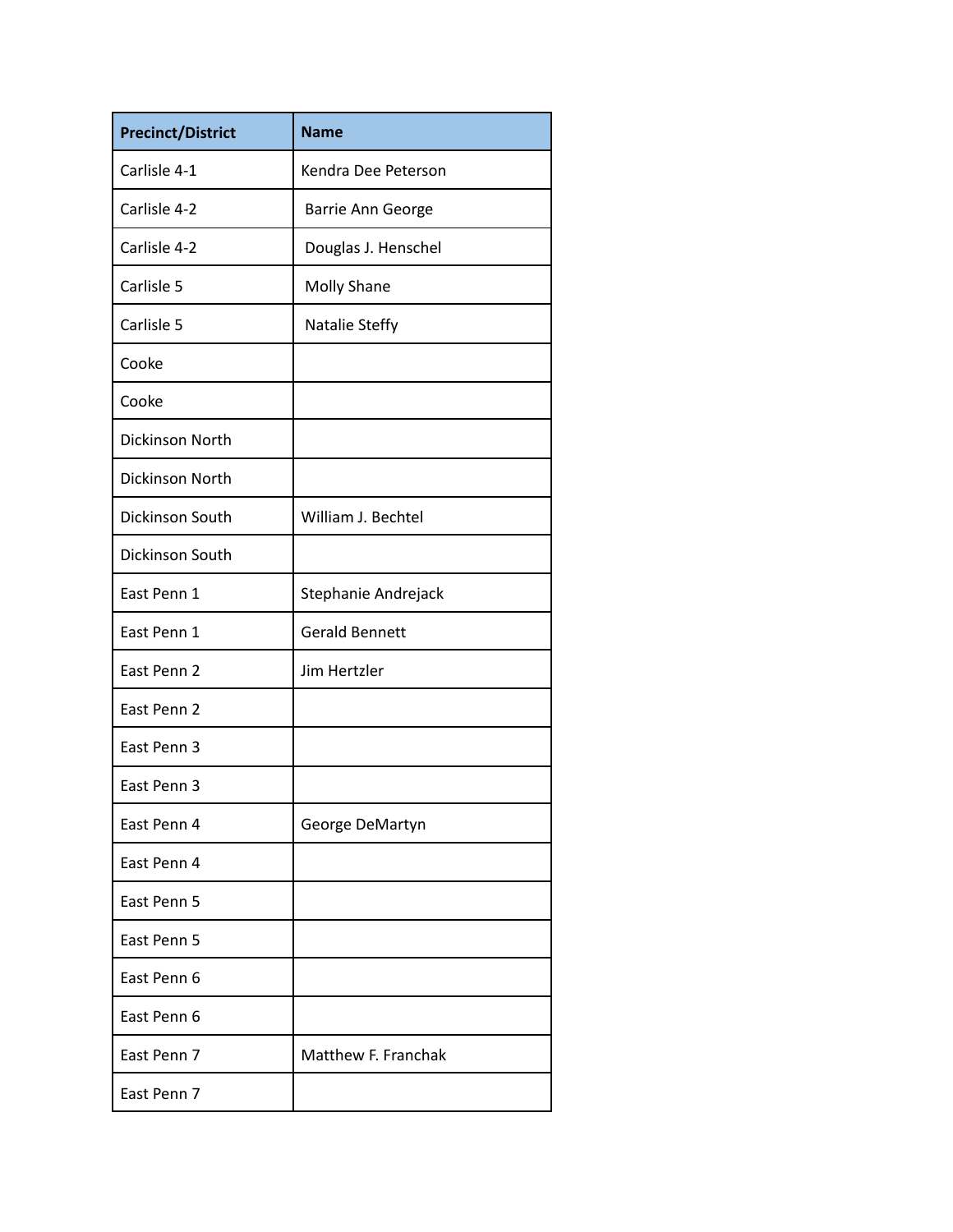| <b>Precinct/District</b> | <b>Name</b>           |
|--------------------------|-----------------------|
| Fast Penn 8              | <b>Michael Alsher</b> |
| East Penn 8              |                       |
| East Penn 9              | Patti Gilbert         |
| East Penn 9              |                       |
| Fast Penn 10             |                       |
| East Penn 10             |                       |
| Hampden 1                | <b>Randall Tenor</b>  |
| Hampden 1                |                       |
| Hampden 2                | Laila Keadan          |
| Hampden 2                | Kathleen Keadan       |
| Hampden 3                | Constance C. Sajer    |
| Hampden 3                | James Newman          |
| Hampden 4                |                       |
| Hampden 4                |                       |
| Hampden 5                | Mary C. Garton        |
| Hampden 5                | John Way              |
| Hampden 6                | <b>JP Shaw</b>        |
| Hampden 6                | Carol Thornton        |
| Hampden 7                | David Fish            |
| Hampden 7                |                       |
| Hampden 8                | <b>Trudy Weaver</b>   |
| Hampden 8                |                       |
| Hampden 9                |                       |
| Hampden 9                |                       |
| Hampden 10               | Kathy A. Heisler      |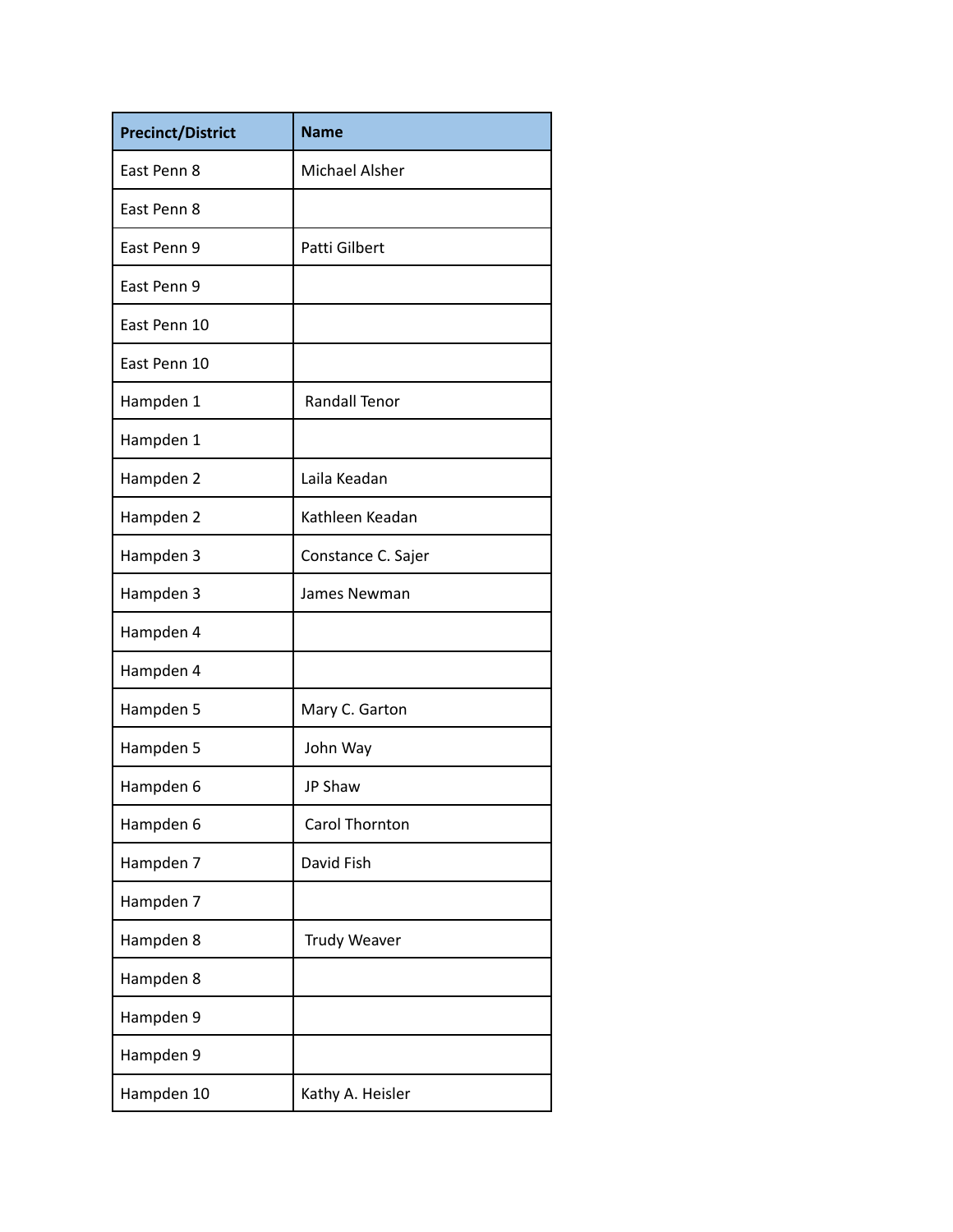| PRECINCT/DISTRICT    | <b>NAME</b>         |
|----------------------|---------------------|
| Hampden 10           | Kimberly A. Leggett |
| Hampden 11           | John Matthew Smith  |
| Hampden 11           |                     |
| Hampden 12           | Anna Levin          |
| Hampden 12           |                     |
| Hopewell             |                     |
| Hopewell             |                     |
| Lemoyne 1            | Kasha Griva         |
| Lemoyne 1            | <b>Mike Griva</b>   |
| Lemoyne 2            |                     |
| Lemoyne 2            |                     |
| Lemoyne 3            | Sandra A. McCarver  |
| Lemoyne 3            | Jacqueline M. Page  |
| Lemoyne 4            | Jesse Monoski       |
| Lemoyne 4            | Sydney Monoski      |
| Lower Allen 1/ Annex |                     |
| Lower Allen 1/ Annex |                     |
| Lower Allen 2        |                     |
| Lower Allen 2        |                     |
| Lower Allen 3        |                     |
| Lower Allen 3        |                     |
| Lower Allen 4        | Mary Balaban        |
| Lower Allen 4        | Joseph S. Swartz    |
| Lower Allen 5        | Colleen Nguyen      |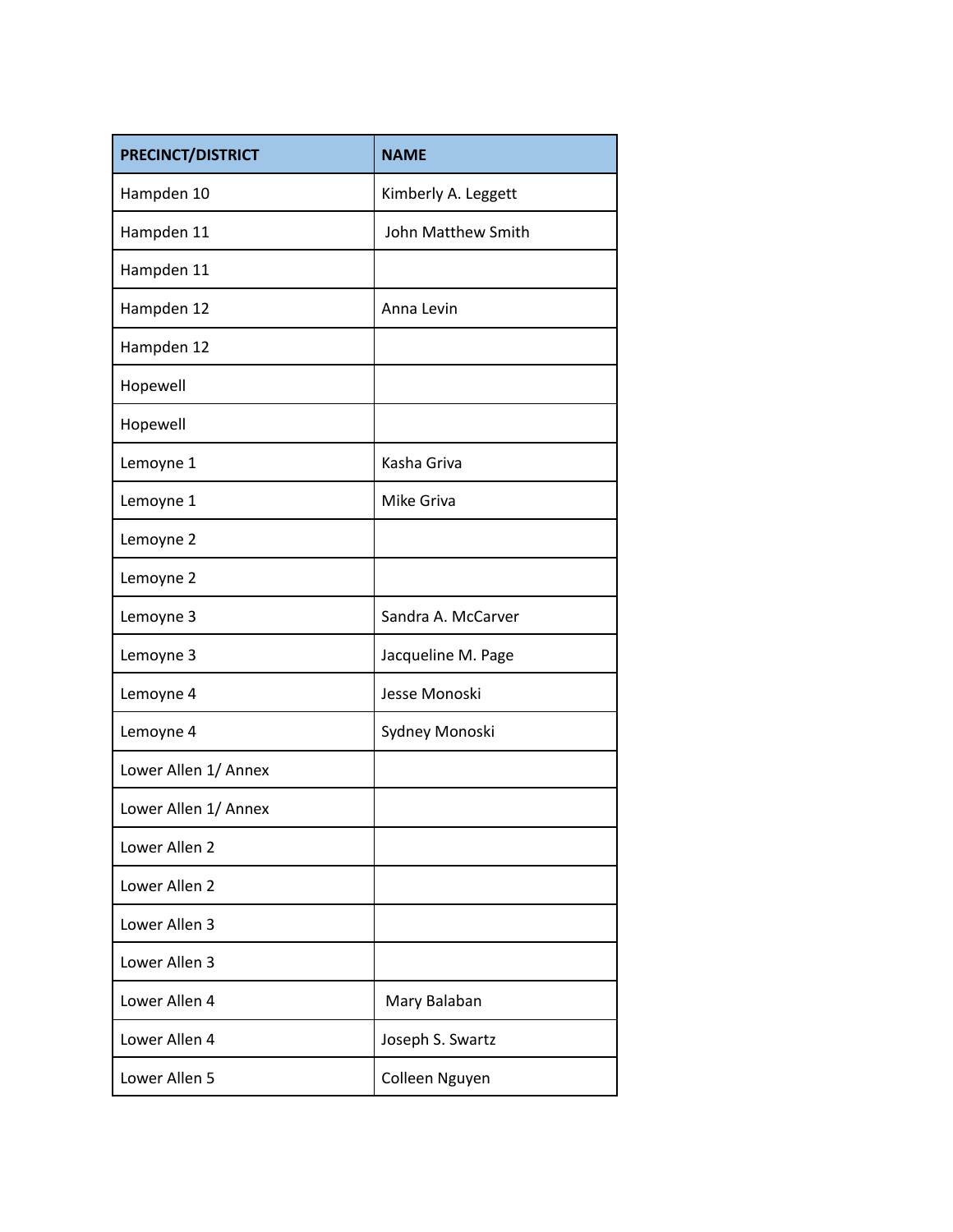| <b>PRECINCT/DISTRICT</b> | <b>NAME</b>                |
|--------------------------|----------------------------|
| Lower Allen 5            |                            |
| Lower Allen 6            |                            |
| Lower Allen 6            |                            |
| Lower Frankford          |                            |
| Lower Frankford          |                            |
| Lower Mifflin            |                            |
| Lower Mifflin            |                            |
| Mechanicsburg 1          | Sharon R. Lopez            |
| Mechanicsburg 1          | <b>Keith Thomas</b>        |
| Mechanicsburg 2-1        | Jason Liller               |
| Mechanicsburg 2-1        | Joelle Liller              |
| Mechanicsburg 2-2        | Paulette Y. Matthews       |
| Mechanicsburg 2-2        | <b>Russell D. Matthews</b> |
| Mechanicsburg 3          |                            |
| Mechanicsburg 3          |                            |
| Mechanicsburg 4          |                            |
| Mechanicsburg 4          |                            |
| Mechanicsburg 5          | Kathy Davis                |
| Mechanicsburg 5          | Kimberly Turner            |
| Middlesex 1              |                            |
| Middlesex 1              |                            |
| Middlesex 2              |                            |
| Middlesex 2              |                            |
| Monroe 1                 |                            |
| Monroe 1                 |                            |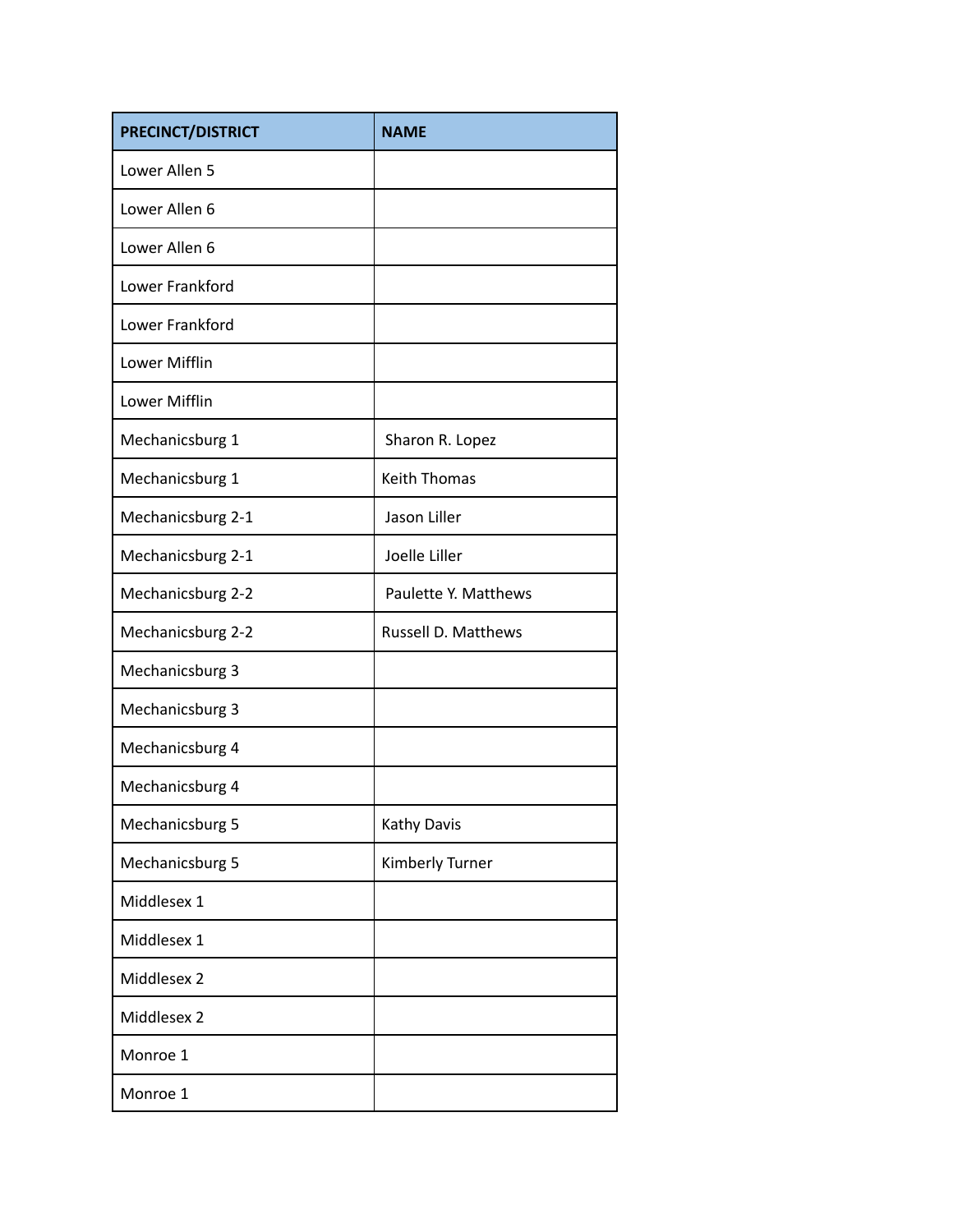| <b>PRECINCT/DISTRICT</b> | <b>NAME</b>          |
|--------------------------|----------------------|
| Monroe 2                 |                      |
| Monroe 2                 |                      |
| Mt Holly Springs         |                      |
| Mt Holly Springs         |                      |
| New Cumberland 1-1       | Matthew Roan         |
| New Cumberland 1-1       |                      |
| New Cumberland 2-1       | <b>Drew Lawrence</b> |
| New Cumberland 2-1       | Barbara A. Sunderlin |
| New Cumberland 2-2       |                      |
| New Cumberland 2-2       |                      |
| New Cumberland 2-3       | Donald J. Dissinger  |
| New Cumberland 2-3       | Joan L. Erney        |
| Newburg                  |                      |
| Newburg                  |                      |
| Newville                 |                      |
| Newville                 |                      |
| Newville South           |                      |
| Newville South           |                      |
| North Middleton 1        | Earl F. Smith, II    |
| North Middleton 1        | Athanasia Batzer     |
| North Middleton 2        |                      |
| North Middleton 2        |                      |
| North Middleton 3        | Patricia J. Cipolla  |
| North Middleton 3        | Wendy J. Whitesell   |
| North Newton             |                      |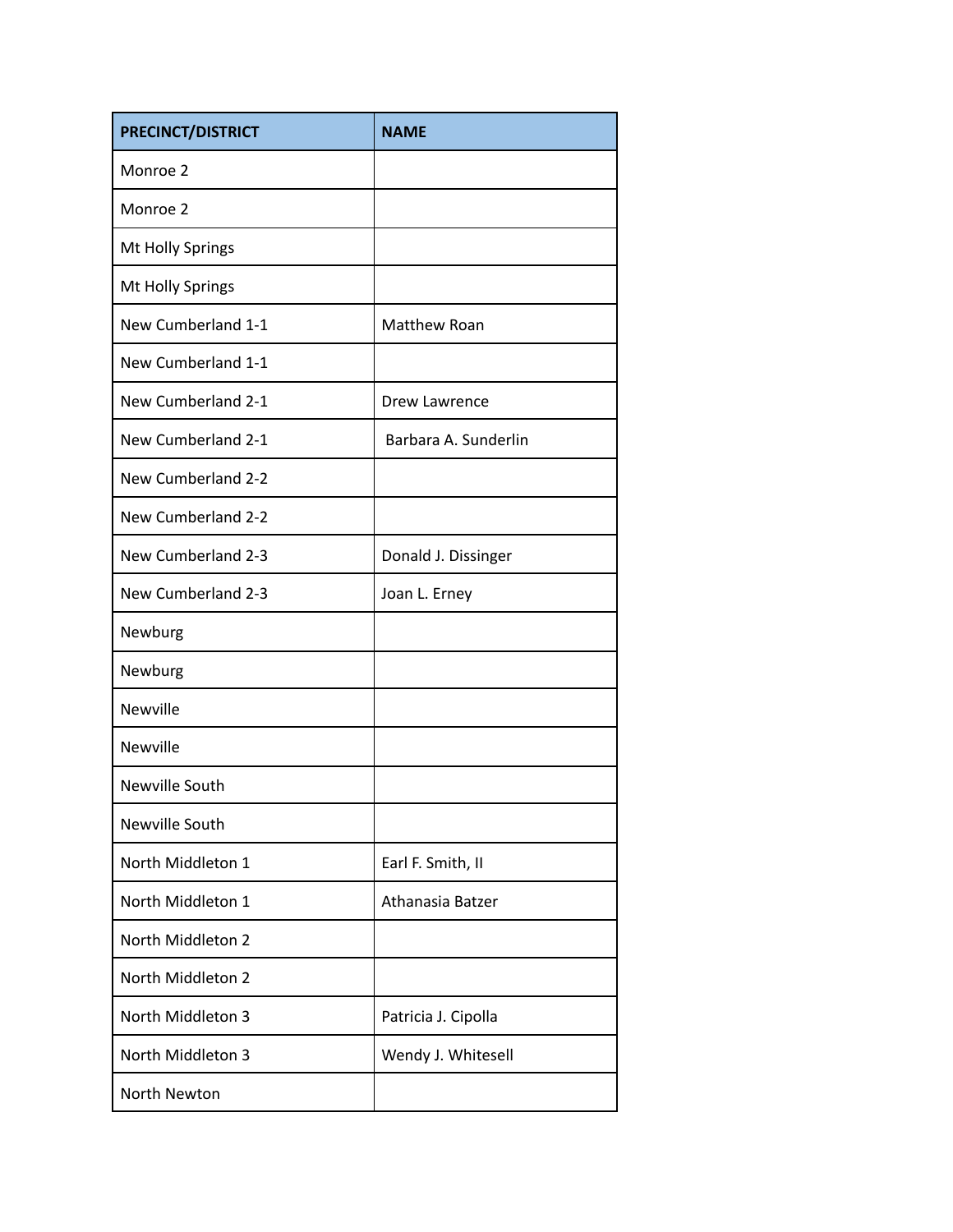| PRECINCT/DISTRICT      | <b>NAME</b>   |
|------------------------|---------------|
| North Newton           |               |
| Penn                   |               |
| Penn                   |               |
| Shippensburg East      |               |
| Shippensburg East      |               |
| Shippensburg Middle    |               |
| Shippensburg Middle    |               |
| Shippensburg Township  |               |
| Shippensburg Township  |               |
| Shiremanstown          |               |
| Shiremanstown          |               |
| Silver Spring 1        |               |
| Silver Spring 1        |               |
| <b>Silver Spring 2</b> |               |
| <b>Silver Spring 2</b> |               |
| <b>Silver Spring 3</b> |               |
| <b>Silver Spring 3</b> |               |
| Silver Spring 4        |               |
| Silver Spring 4        |               |
| <b>Silver Spring 5</b> | Sherri Kimmel |
| Silver Spring 6        | David Liu     |
| Silver Spring 6        |               |
| Silver Spring 7        |               |
| Silver Spring 7        |               |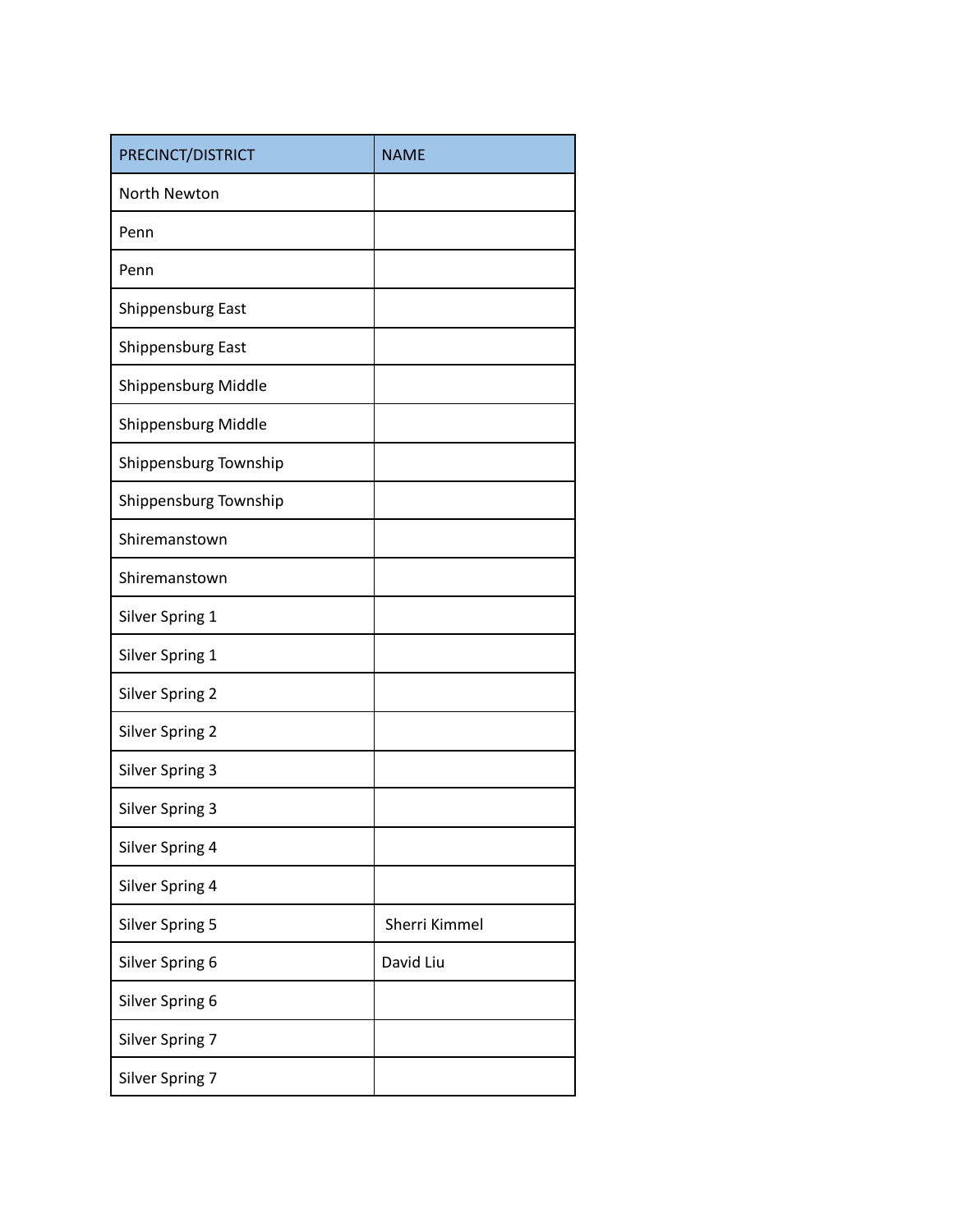| PRECINCT/DISTRICT      | <b>NAME</b>        |
|------------------------|--------------------|
| <b>Silver Spring 8</b> |                    |
| <b>Silver Spring 8</b> |                    |
| <b>Silver Spring 9</b> |                    |
| <b>Silver Spring 9</b> |                    |
| South Middleton 1      |                    |
| South Middleton 1      |                    |
| South Middleton 2      | Kim E. Banister    |
| South Middleton 2      | Paul Heishman      |
| South Middleton 3      | Anne C. Franklin   |
| South Middleton 3      | David L. Kinsey    |
| South Middleton 4      | Nancy C. Mellerski |
| South Middleton 4      |                    |
| South Middleton 5      |                    |
| South Middleton 5      |                    |
| South Middleton 6      |                    |
| South Middleton 6      |                    |
| South Middleton 7      |                    |
| South Middleton 7      |                    |
| South Middleton 8      |                    |
| South Middleton 8      |                    |
| South Middleton 9      |                    |
| South Middleton 9      |                    |
| South Newton           |                    |
| South Newton           |                    |
| Southampton Lower      |                    |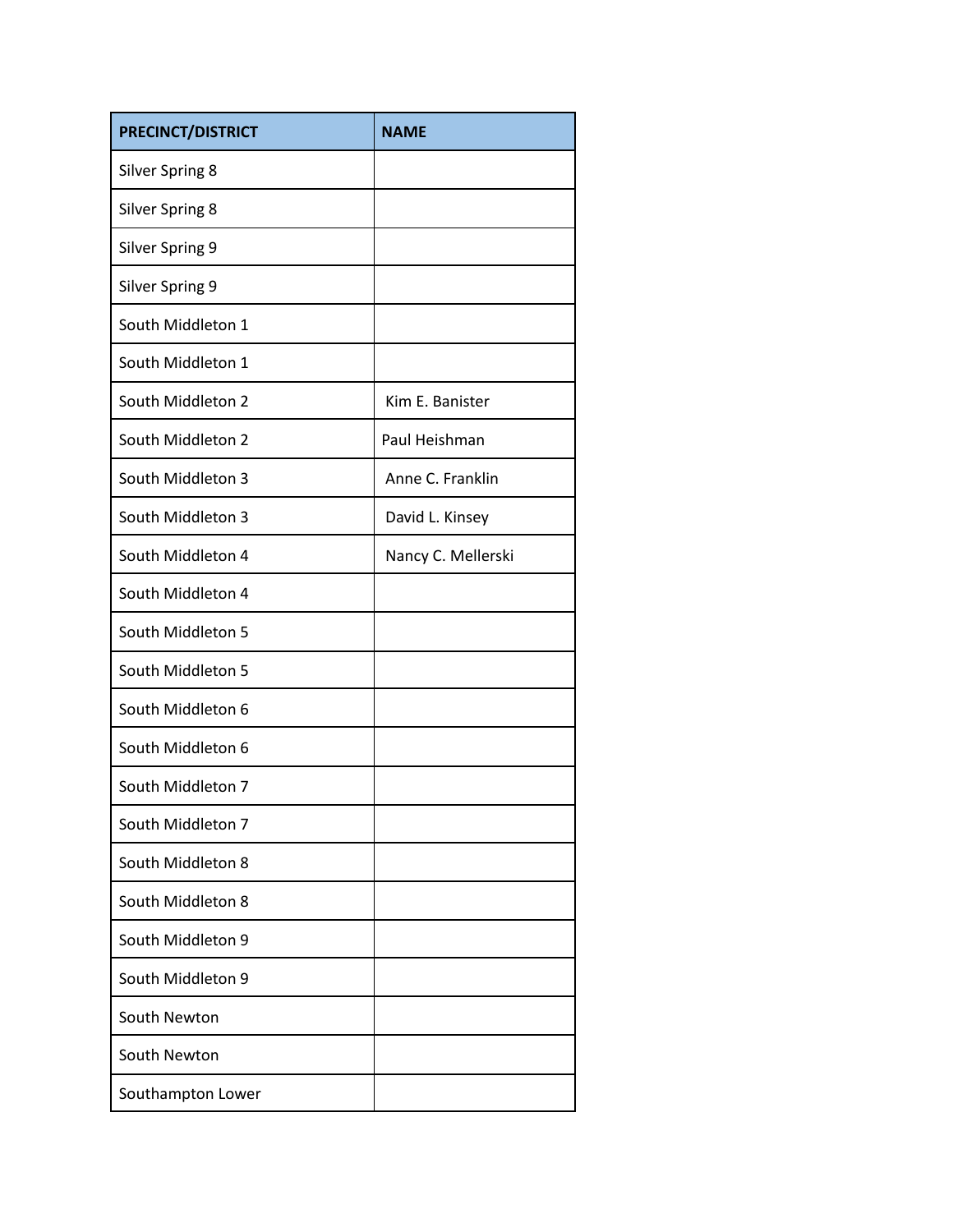| <b>PRECINCT/DISTRICT</b> | <b>NAME</b>           |
|--------------------------|-----------------------|
| Southampton Lower        |                       |
| Southampton Upper 1      |                       |
| Southampton Upper 1      |                       |
| Southampton Upper 2      |                       |
| Southampton Upper 2      |                       |
| Upper Allen 1            | Leigh Ann Chow        |
| <b>Upper Allen 1</b>     | Nate Hemerly          |
| <b>Upper Allen 2</b>     |                       |
| <b>Upper Allen 2</b>     |                       |
| Upper Allen 3            | Michelle A. Babitts   |
| Upper Allen 3            | Nicole Calvanelli     |
| Upper Allen 4            | Seth Hirschman        |
| Upper Allen 4            |                       |
| <b>Upper Allen 5</b>     |                       |
| <b>Upper Allen 5</b>     |                       |
| Upper Allen 6            |                       |
| Upper Allen 6            |                       |
| Upper Allen 7            | Chris J. Smith        |
| Upper Allen 7            | Karen Overly Smith    |
| Upper Allen 8            | Jo Bitzer             |
| Upper Allen 8            | Judith M. Gilroy      |
| Upper Allen 9            | <b>Robert Shaffer</b> |
| Upper Allen 9            | Julie Lynn Stipanovic |
| Upper Allen 10           | Lynn Allen Cobb       |
| Upper Allen 10           |                       |